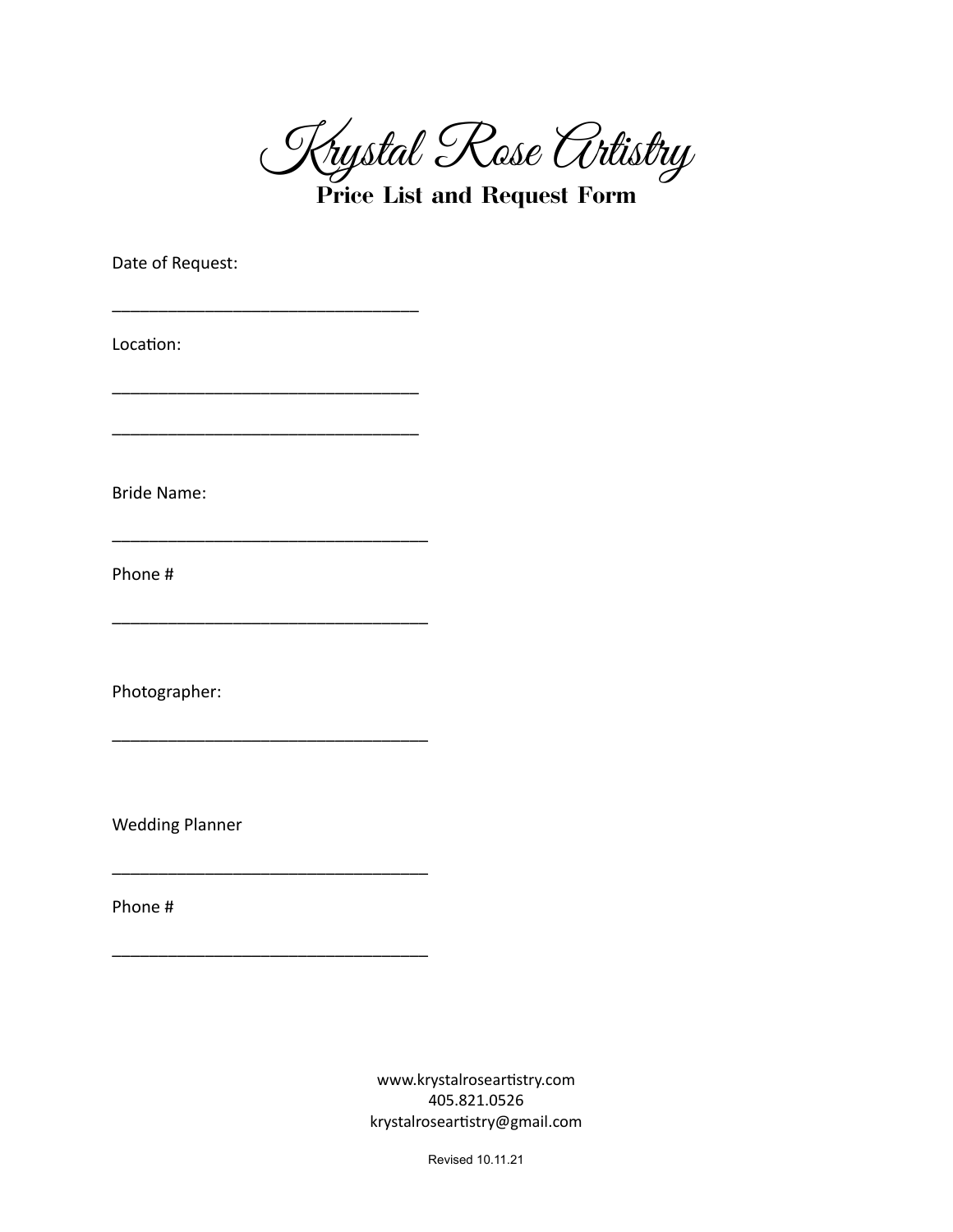## **Enter the Number of People Requesting the Following Services**

*\*Minimum Service Total of \$350 Required\**

Bride (approx 1 hr per service)

- 150 Includes Full Face makeup application for Wedding Day, Lashes and Touch-up kit
- $100$  Trial Run / Engagement makeup application

150 – Additional Sessions (Bridal etc)

Attendants (approx 45 min per full service)

100 – Includes Full Face makeup application, Lashes and Touch-up kit (45 min)

20 – Flower girls (5 and under) Includes minimal eyes lips and cheeks (10 min)

 $\frac{1}{2}$  40 – Flower girls (6-12 years old) natural "full face" / lashes optional (20 min)

Itemized Lists and Additional Services or Fees

- 30 Airbrush (additional fee per service)
- 20 Lashes Only Plus Application
- \_\_\_\_\_\_ 80 / hour to stay for touch-ups
- 15-85 for Other.. (body bronzing, tattoo or scar cover-up, de-shine/male touchup, etc)
- 50-100 Early bird fee for makeup services starting before 7am

\_\_\_\_\_\_ Travel Charge (if discussed)

Total Due:

www.krystalroseartistry.com 405.821.0526 krystalroseartistry@gmail.com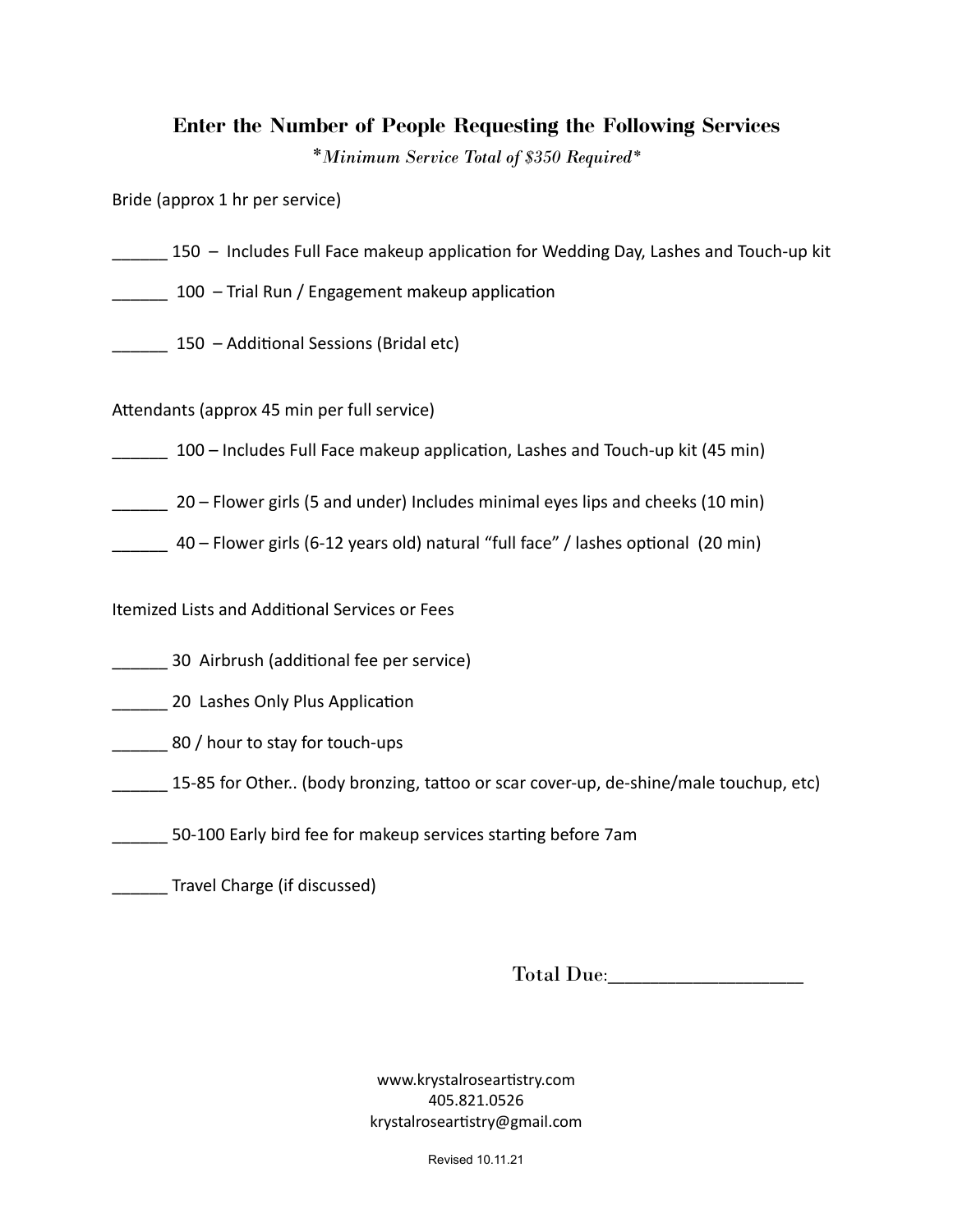Krystal Rose Artistry

Booking Policy and Contract

**Brides Name:**

**Phone #**

**Date of Wedding:**

**Start time of Wedding:**

**Time Bride must be finished:**

**Time Bridal Party must be finished:**

**Best phone # to contact you on your wedding date:**

**Alternate Contact Name / Title / Phone Number:**

I will arrive 15 min before "makeup start time" to set up. Please ensure your first appointment is ready by start time in order to finish in a timely manner.

#### Deposit and Payment

Krystal Rose Artistry receives many inquiries a year and dates do fill up quickly. Therefore, a \$150 deposit along with a signed Service Agreement is required. **The deposit will go towards your wedding services.** Your deposit check will be sent back to you in the event a booking comes in before your deposit arrives. Deposits are non-refundable after deadline of 30 days before the scheduled event. Please send your deposit to:

*Venmo @ krystalroseartistry (check is also accepted; contact for mailing address).*

Krystal Rose Artistry requires FULL PAYMENT for the amount of services booked 14 days prior to the event. After service is paid in full, only ONE additional service (excludes bridal application) may be subtracted and refund will be given within 14 days of notice change.

> www.krystalroseartistry.com 405.821.0526 krystalroseartistry@gmail.com